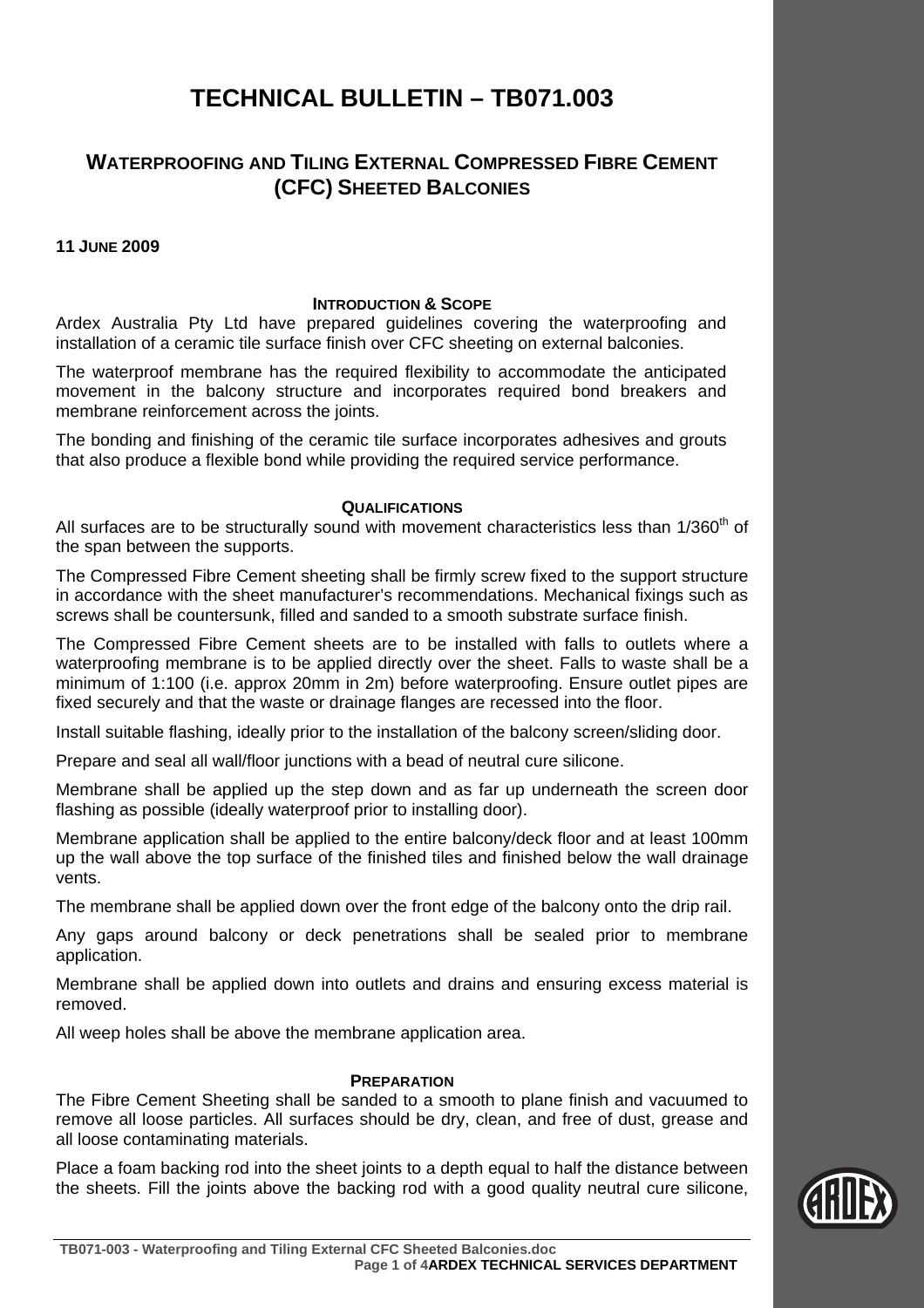extending to 5mm on either side of the horizontal surface adjacent to the joints, and spread to a thickness of 1.0mm.

Apply a bead of neutral cure silicone or other suitable bond breaker along all internal corners (e.g. wall/floor junctions). This bond breaker should be extended approximately 6mm on either side of the corner or joint.

Ensure surfaces are thoroughly dry and apply one coat of ARDEX WPM 265 water based primer at a coverage rate of 5 - 6 square metres per litre to all surfaces to be treated. Allow the primer to dry (at least 30minutes) before applying the next coating. Plastic (e.g. PVC) pipes should be primed with a solvent based plumbers pink primer. Prime metal surfaces with a suitable metal primer such as epoxy polyamide primer.

Alternative primers for external applications are ARDEX WPM 270 solvent based primer on dry substrates or ARDEX WPM 300 HydrEpoxy two part, water based epoxy for use over damp substrates with no surface water present.

#### **INSTALLATION OF WATERPROOF MEMBRANE**

Apply a liberal stripe coat of ARDEX WPM 001, ARDEX WPM 002 or ARDEX WPM 155 waterproofing membrane across all joints and corners extending not less than 120mm on either side of the joint or corner and, while the coating remains wet and fluid, lay ARDEX Deckweb equidistantly across the corner or joint. Knead the ARDEX Deckweb into the underlying coating, ensuring there are no creases, folds or air pockets, to thoroughly wet out the ARDEX Deckweb. Only apply the membrane to a sufficient area that will allow the ARDEX Deckweb to be laid while the coating remains wet.

As soon as all corners and joints have been reinforced a full coat of ARDEX WPM 001, ARDEX WPM 002 or ARDEX WPM 155 shall be applied to all surfaces to be treated, by brush or roller application techniques, to achieve a wet film thickness of not less than 1.0mm.

Allow the preceding coat to cure hard (normally at least 2 hours) and apply a further coat of ARDEX WPM 001, ARDEX WPM 002 or ARDEX WPM 155 membrane to all surfaces to be treated, by brush or roller application techniques, to achieve a wet film thickness of not less than 1.0mm.

Ensure the membrane is applied up all walls at least 100mm above the finished tiled surface and in accordance with AS 4654.2 - 2009.

Allow the membrane to dry in accordance with the manufacturers' instructions before fixing of tiles.

## **ADHESIVE FIXING OF TILES**

Suitable adhesives for fixing tiles to ARDEX WPM 001, ARDEX WPM 002 or ARDEX WPM 155 externally are ARDEX X77, ARDEX Optima, ARDEX Abaflex, ARDEX STS8 + E90, and ARDEX X56.

When using ARDEX X56 externally there should be sufficient falls so as no ponding of water occurs.

Apply the adhesive to ensure a minimum dry bed of 3mm is achieved. As a guide a 10mm x 10mm (minimum size) notched trowel can be used for floors. Follow packaging instructions in conjunction with product data sheets.

Press and slide the tile at right angles to the notch pattern to ensure 100% coverage on the back of the tile. Deeply keyed quarry tiles and some extruded tiles may require buttering of the adhesive on the back of the tile to ensure 100% coverage. Occasionally remove tiles and check there are no voids in the adhesive layer.

Provide movement joints in accordance with Australian Standard AS3958.1 - 2007. Joints are to be placed along all perimeters against walls, columns, penetrations, fittings such as sanitary items and joinery fittings.

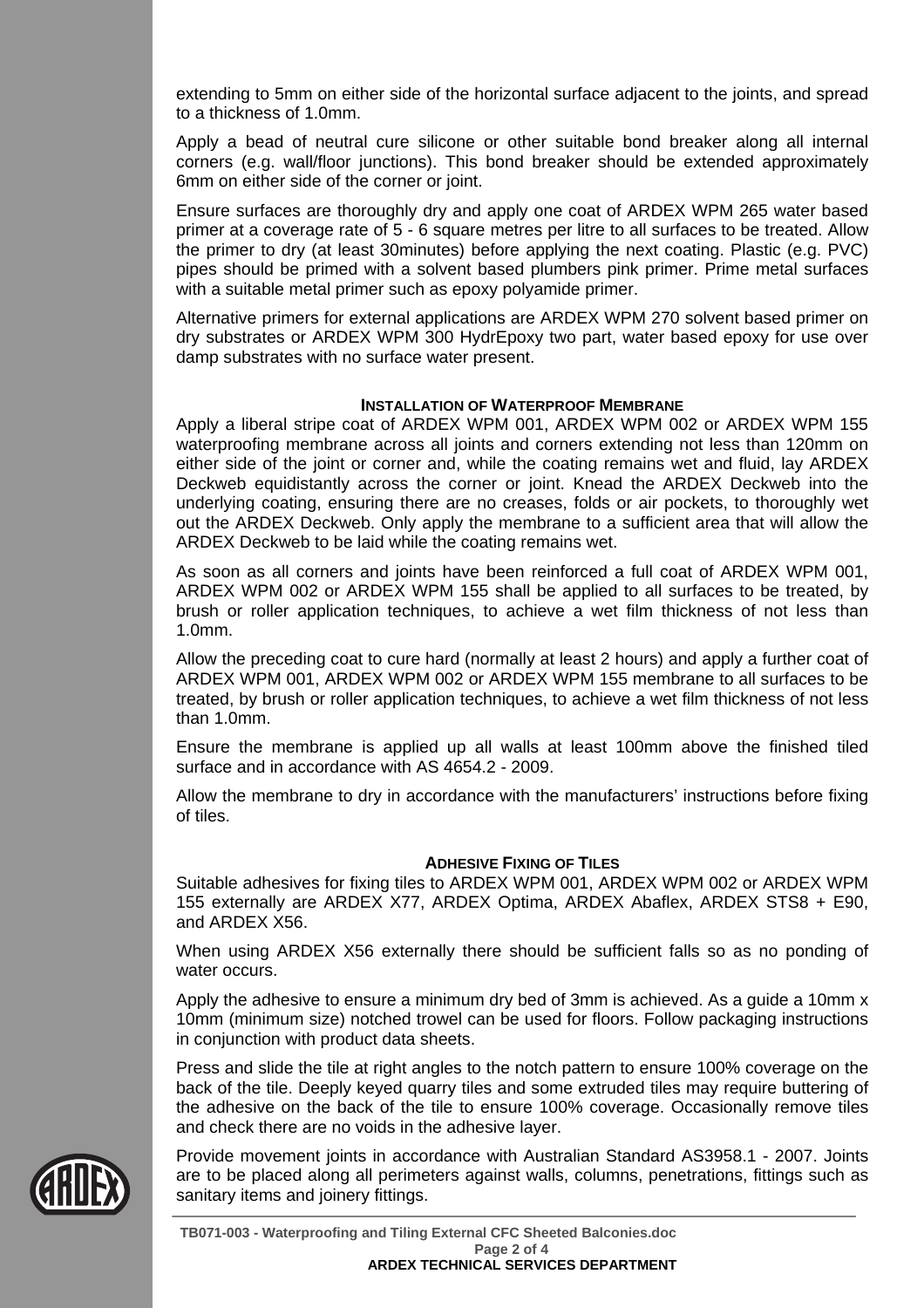**Note:** For balcony decks having the waterproof membrane applied over the Compressed Fibre Cement sheet and tiles directly fixed over the membrane, control joints in tiling must correspond with sheet joints.

Ensure joints between tiles are clean and free from excess adhesive. With porous tiles, dampen joints and tile edges with water (but not so wet that water remains in the joints) before grouting to avoid dehydration of the grout.

Do not grout until the adhesive has set firmly. All "spacers" must be removed from joints.

Grout the tile finish after the adhesive has dried for at least 24 hours using the ARDEX FG8 mixed with an 80% to 20% blend of ARDEX Grout Booster and water where the joints between tiles are up to 8mm wide. Allow the grout to cure and dry for 24 hours before subjecting the area to normal loads.

ARDEX SE or ARDEX ST Silicone should be used for movement joints, and corners (wall to floor). Where possible the ARDEX silicone should be at a 2:1 ratio width: depth). For internal joints the width and the depth of the joint should be minimum 6mm, and for external joints 10mm. For joints greater than 10mm deep a backing rod should be used. When using over unglazed porous tiles mask the joint edges with tape. Clean off any excess whilst the silicone is still wet.

#### **IMPORTANT**

This Technical Bulletin provides guideline information only and is not intended to be interpreted as a general specification for the application / installation of the products described. Since each project potentially differs in exposure / condition specific recommendations may vary from the information contained herein. For recommendations about specific applications / installations contact your nearest Ardex Australia office.

#### **COPYRIGHT**

Material content of this Bulletin is protected under The Commonwealth Copyright Act 1988 – No material may be reproduced in part or in whole without the written consent from the copyright holders.

#### **DISCLAIMER**

The information presented in this Technical Bulletin is to the best of our knowledge true and accurate. No warranty is implied or given as to its completeness or accuracy in describing the performance or suitability of a product for a particular application. Users are asked to check that the literature in their possession is the latest issue.

#### **REASON FOR REVISION**

Review and update. Addition of WPM 001 and WPM 155

**NSW** 02 9851 9100, **QLD** 07 3817 6000, **VIC** 03 9308 9255, **SA/NT** 08 8268 2511, **WA** 08 9256 8600

**New Zealand** (Christchurch) 643 384 3029

Web: http://www.ardex.com email: techinfo@ardexaustralia.com